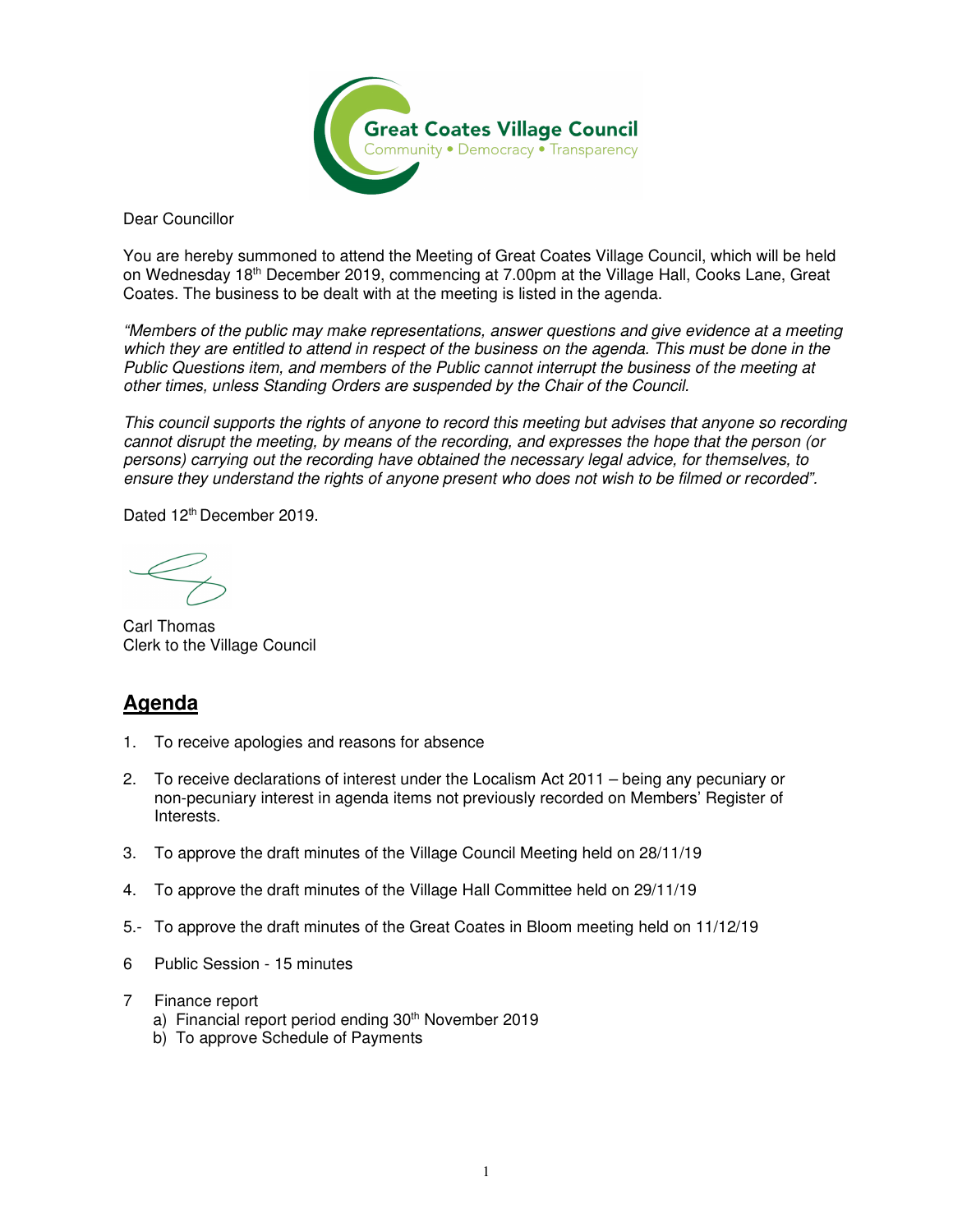- 8 To receive any reports from external organisations
	- a) Reports by Humberside Police
	- b) Reports by Unitary Councillors to include updates on items raised at last meeting
- 9 Reports from representatives to external organisations a) Freshney Forward
- 11 Reports of Committee meetings of the Village Council
	- a) Personnel Committee
	- b) Hall Management Committee
	- c) Great Coates in Bloom Committee
- 12 Parish matters To receive any report or consider any appropriate action
	- a) Councillor Casual Vacancy
	- b) Village Council Magazine / Newsletter
	- c) Hall Maintenance
	- d) Local Electricity Bill
	- e) Review Tracking Report.
- 13 Clerk's Report
	- a) Correspondence received :- None
- 14 Planning applications and decisions received.
	- a) DM/1005/19/FUL Icelandic, estate Road No 2 Erection of single storey extension to include plant room and cold store and alterations to the car park.
- 15 Next meeting will be Wednesday  $23<sup>rd</sup>$  January at 7 pm. Items for the next agenda by  $16<sup>th</sup>$  January 2020.

Agenda Ends

Hello,

Myself and my family have recently moved to Great Coates and we really love living here however I'm becoming increasingly concerned with my daughters safety on our trip to school each day.